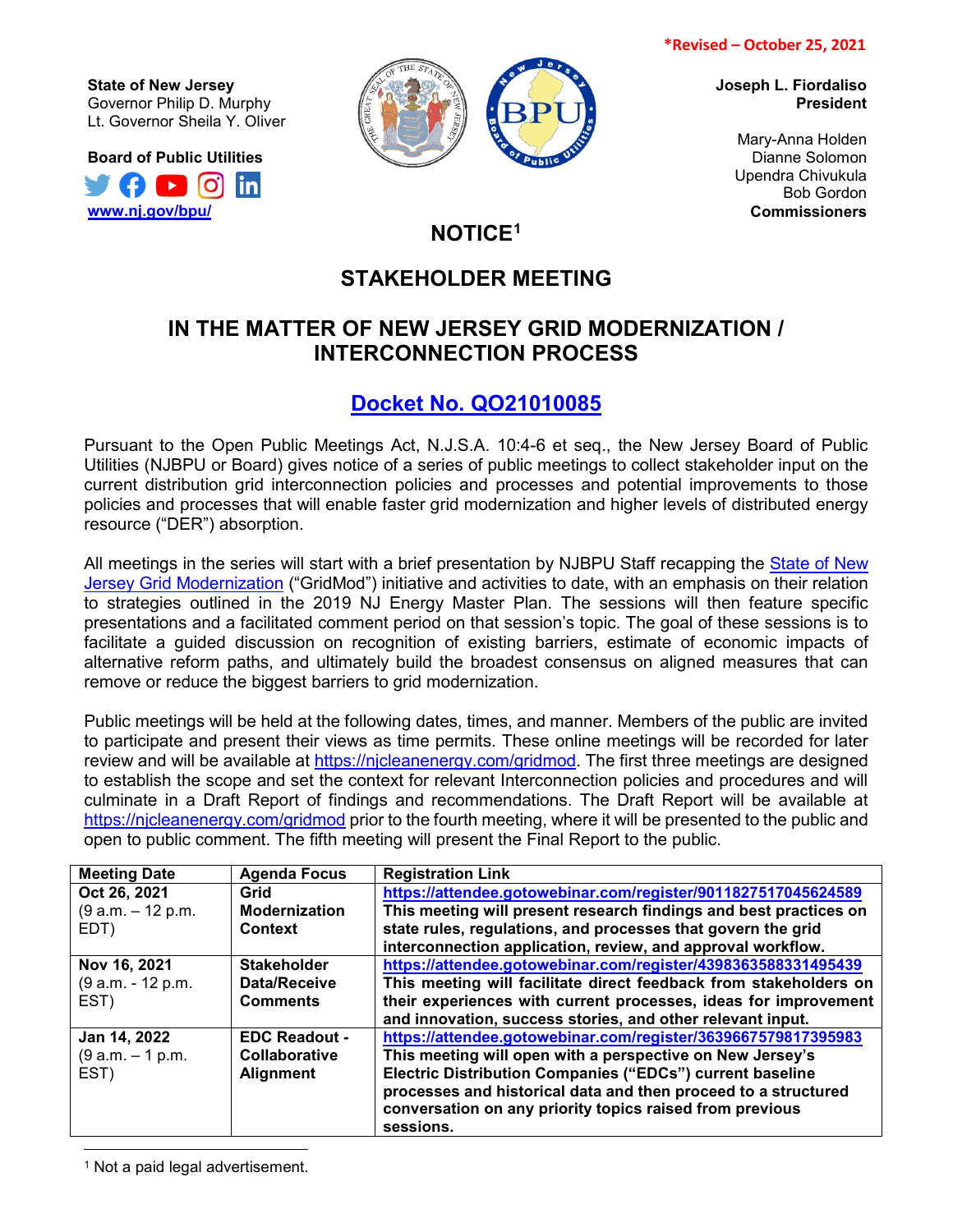| Mar 1, 2022<br>$(9 a.m. - 12 p.m.$<br>EST)  | <b>Draft Report</b><br><b>Review and</b><br><b>Comment</b> | https://attendee.gotowebinar.com/register/9155954799750208782 *<br>This meeting will present the Draft Report of findings and<br>recommendations that will be made public prior to the meeting.<br>This session is designed to elicit comments that will inform the<br><b>Final Report production.</b> |
|---------------------------------------------|------------------------------------------------------------|--------------------------------------------------------------------------------------------------------------------------------------------------------------------------------------------------------------------------------------------------------------------------------------------------------|
| May 2, 2022<br>(9 a.m. - 10:30 a.m.<br>EDT) | <b>Final Report</b><br>Presentation                        | https://attendee.gotowebinar.com/register/4544766860105005071<br>This meeting will present the Final Report of findings and<br>recommendations.                                                                                                                                                        |

#### **Please note that in the interest of public health and safety, these meetings will be conducted via webinar. You must register for the meeting before attending**. Please register for any or all of the sessions at least **48 hours prior to the scheduled date.**

After registering, you will receive a confirmation email containing information about joining the webinar and information about checking your system requirements in advance of the meeting. Stakeholders should check their access devices in advance of the meeting to ensure that they will properly connect to the meeting.

### **Background/Procedural History**

Executive Order 28, signed by Governor Murphy on May 23, 2018, directed the Energy Master Plan Committee, chaired by the NJBPU, to complete an Energy Master Plan ("2019 EMP") that would provide a comprehensive blueprint to achieve 100% clean energy by [2](#page-1-0)050.<sup>2</sup> The resulting 2019 EMP identifies several strategies to achieve New Jersey's clean energy and greenhouse gas emissions reduction goals. The 2019 EMP includes seven key strategies aimed at meeting those goals; chief among them is accelerated procurement of renewable energy and distributed energy resources and the electrification of the transportation and building sectors.<sup>[3](#page-1-1)</sup> These strategies were further supported in the 2020 Global Warming Response Act 80x50 Report published by the NJ Department of Environmental Protection.<sup>[4](#page-1-2)</sup>

To enable clean energy to be generated at an accelerated pace and as effectively and efficiently as possible, New Jersey's interconnection rules and processes require updating. The 2019 EMP Strategy 5: Decarbonize and Modernize New Jersey's Energy System outlines specific strategies to modernize the state's grid including requiring utilities to establish Integrated Distribution Plans and to modernize interconnection standards.

Necessary updates to the state's interconnection rules include but are not limited to: updates to the interconnection process; modernization of utility processes for studying interconnection requests; updates to technical interconnection study standards; updates necessary to coordinate interconnection requests with the regional transmission system; incorporation of updated Institute of Electrical and Electronics Engineers ("IEEE") 1547-2018 - IEEE Standard for Interconnection and Interoperability of Distributed Energy Resources with Associated Electric Power Systems Interfaces, all subsequent amendments or other relevant standards; and other changes that will facilitate New Jersey meeting its ambitious clean energy targets.

### **Next Steps**

 $\overline{\phantom{a}}$ 

Members of the public may file written comments after any of the meetings regardless of whether they participate in the public meeting process. Please submit comments directly to the specific docket listed above using the "Post Comments" button on the Board's [Public Document Search](https://publicaccess.bpu.state.nj.us/) tool. Comments are

<span id="page-1-0"></span><sup>2</sup> Exec. Order No. 28 (May 23, 2018), 50 N.J.R. 1394(b) (June 18, 2018).

<span id="page-1-1"></span><sup>&</sup>lt;sup>3</sup> See Strategies 2 and 5, New Jersey Energy Master Plan (2019).

<span id="page-1-2"></span><sup>4</sup> New Jersey's Global Warming Response Act 80x50 Report: Evaluating Our Progress and Identifying Pathways to Reduce Emissions 80% by 2050, New Jersey Department of Environmental Protection (2020).